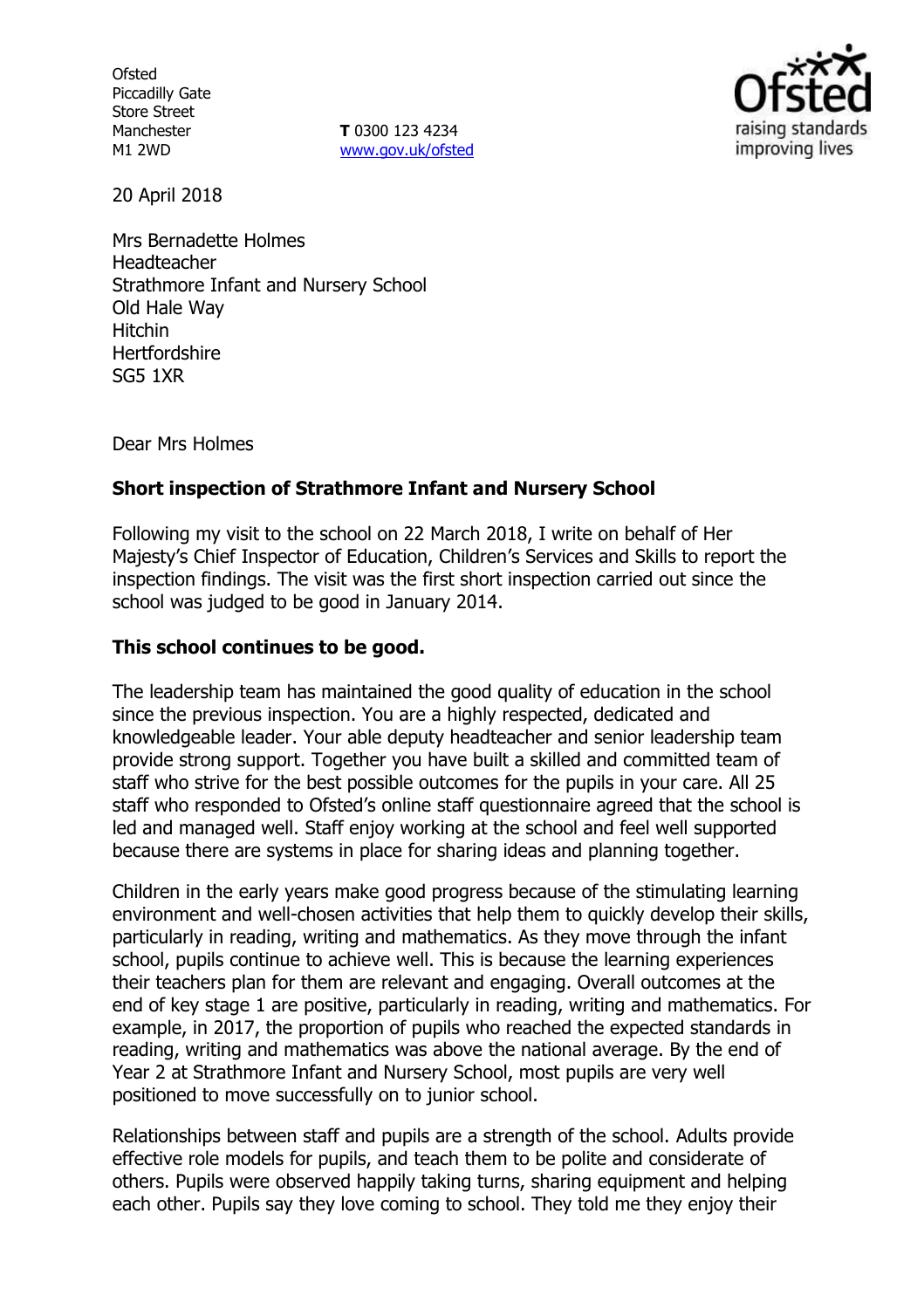

lessons because they learn in a fun way and they learn lots of new things. Pupils also told me, 'Our teachers explain things really well.'

You, your leaders and governors clearly value your partnership with parents. Consequently, you work hard to engage with parents in a variety of ways to develop positive home/school links. For example, on the day of the inspection, parents came into school and worked with their children in a successful indoor and outdoor mathematics workshop. Parents commented on how useful it was to see how their children learn. They also stated and that the workshop gave them many ideas for supporting their children's learning at home.

Parents are overwhelmingly positive about the school and all those who responded to Ofsted's online questionnaire, Parent View, would recommend the school to others. Parents appreciate the dedication, warmth and approachability of staff. Parents also believe that their children are happy and taught well. One parent spoke for many by saying: 'The school provides a happy, safe and nurturing environment and encourages the children to learn and achieve whilst still allowing them to be themselves.'

Overall, you and your governors have maintained the strengths identified in the previous inspection, and have addressed the areas for improvement. For example, effective steps have been taken to strengthen the teaching of phonics across the school. The phonics lessons we observed together were interactive and fun, so pupils were interested and enjoying their learning. When I heard a group of pupils read, they demonstrated a good level of phonics knowledge. As a result of the actions taken by you and your leaders, pupils' attainment in phonics has improved and for the past two years has been broadly in line with the national average.

Governors speak with pride about the school, and share your enthusiasm and desire to improve it further. They know the school well through frequent visits and discussions with pupils, parents and staff. You and your governors recognise the importance of evaluating the school's strengths and weaknesses and planning for future improvement. However, you acknowledge that these processes are not yet fully developed. The school's self-evaluation document is overly descriptive and not sufficiently analytical. This means that it is not fully effective in ensuring that plans focus well on the most important areas for improvement. The school development plan is not sufficiently sharply focused to ensure continued improvement.

#### **Safeguarding is effective.**

Leaders and governors place great importance on all aspects of safeguarding and this is ensuring that arrangements are fit for purpose. Thorough checks are made to ensure that all staff and volunteers are suitable to work with children. These are routinely monitored by governors to confirm adherence to school policy and statutory guidance.

You and your deputy headteacher, as the designated safeguarding leads, promote a strong culture of vigilance. Staff and governors are fully trained and know how to support pupils if they need help. Staff and governors are also clear that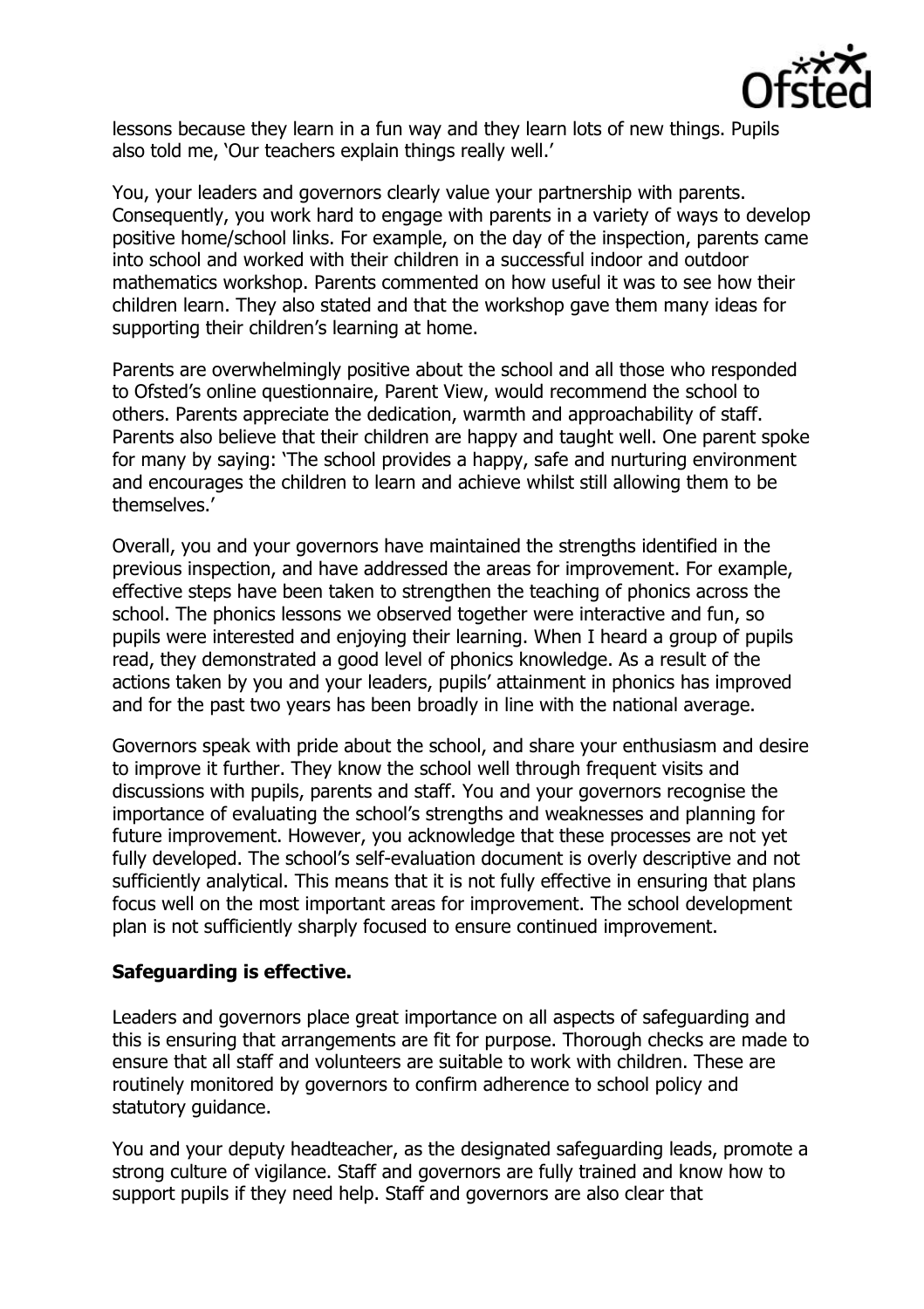

safeguarding is everyone's responsibility.

You and your deputy headteacher have established strong relationships with a range of professionals and external agencies. However, you are not afraid to provide challenge if the service provided falls short of your expectation that pupils should receive the best care.

Pupils told me that they feel safe and are well looked after in school. They say that there is no bullying and that they can talk to any adult if they have any concerns. All parents who responded to Parent View agreed that their children are happy and safe in school.

# **Inspection findings**

- $\blacksquare$  I identified specific lines of enquiry to check that the school remains good. We agreed these at the beginning of the inspection and you told me that none of them were a surprise. One area I explored was how leaders are ensuring that pupils achieve well in mathematics across the school. This was an area for improvement in the previous inspection report. Assessment information published in 2016 and 2017 shows that pupils' outcomes were positive at the end of key stage 1. However, when these results were compared with national results for those years, pupils did not achieve as well in mathematics as they did in reading and writing.
- Your deputy headteacher, who is also the mathematics leader, is confident and passionate about the teaching and learning in this subject. She has led training for the teaching team to make sure that high-quality mathematics lessons are taught consistently throughout the school. The school's chosen focus on providing creative and practical learning opportunities, both indoors and outside, has been successful. During the inspection, I observed the effective teaching of core mathematical skills. Work in pupils' books demonstrates that they are provided with regular opportunities to use their mathematical knowledge to think deeply and solve problems through a range of interesting and enjoyable activities.
- As a result of these focused actions, work in pupils' books, displays around the school and the school's current assessment information demonstrate that pupils, including the most able pupils, are now making better progress in mathematics throughout the school.
- Another area I considered was whether the additional funding for disadvantaged pupils is being spent effectively in order that this group of pupils make good progress across subjects. You and your leaders recognise that, in 2016 and 2017, disadvantaged pupils did not achieve as well as they should in reading, writing and mathematics.
- You, your leaders and governors ensure that pupil premium funding is used effectively to support disadvantaged pupils. Any barriers to learning are swiftly identified for those disadvantaged pupils who are underachieving, including those who also have special educational needs and/or disabilities. Appropriate interventions and support are put in place to address their learning and well-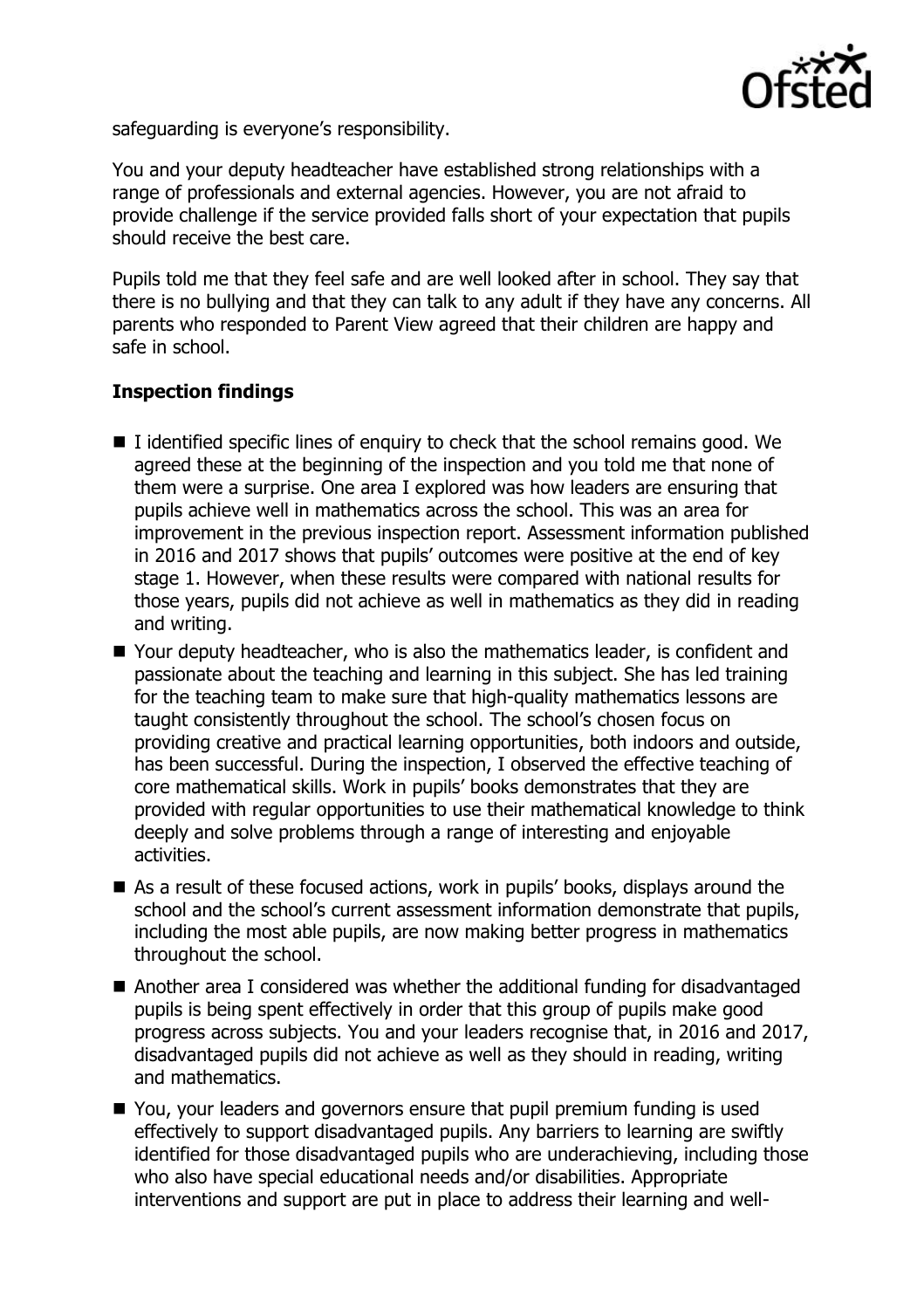

being needs. The disadvantaged pupils I spoke to during the inspection were confident, happy and fully engaged in their lessons.

- Work in pupils' books shows clear progress and the additional support that has been devised for disadvantaged pupils is having a positive impact. The school's current assessment information demonstrates that disadvantaged pupils are now making better progress across the school. However, you have rightly identified that a greater number of the most able disadvantaged pupils need to reach greater depth in reading, writing and mathematics at the end of key stage 1.
- Finally, I explored how well pupils are supported and encouraged to attend school. This line of enquiry arose from historical information showing that not all pupils attended school as often as they should. Attendance figures improved in 2017 and I was interested to see the actions you and your leaders have taken to raise pupils' attendance.
- You and your leaders are aware of the need to improve attendance. Rigorous procedures are in place to establish the reasons for any pupil's absence. This includes working closely with the local authority attendance improvement officer to monitor the attendance of pupils closely. You and your leaders are quick to address attendance issues; for example, staff phone parents at the start of the day when pupils do not turn up for school. Pupils' good attendance is also celebrated through class and individual rewards, which are popular.
- Your focused actions continue to have a positive impact. The school's current information shows that pupils now benefit from more regular attendance. No pupils are disadvantaged by low attendance.

# **Next steps for the school**

Leaders and those responsible for governance should ensure that:

- the school's self-evaluation is appropriately self-critical and school improvement planning focuses sharply on the most important areas, to ensure continued improvement
- a greater proportion of the most able disadvantaged pupils attain greater depth in reading, writing and mathematics at end of Year 2.

I am copying this letter to the chair of the governing body, the regional schools commissioner and the director of children's services for Hertfordshire. This letter will be published on the Ofsted website.

Yours sincerely

Fiona Webb **Her Majesty's Inspector**